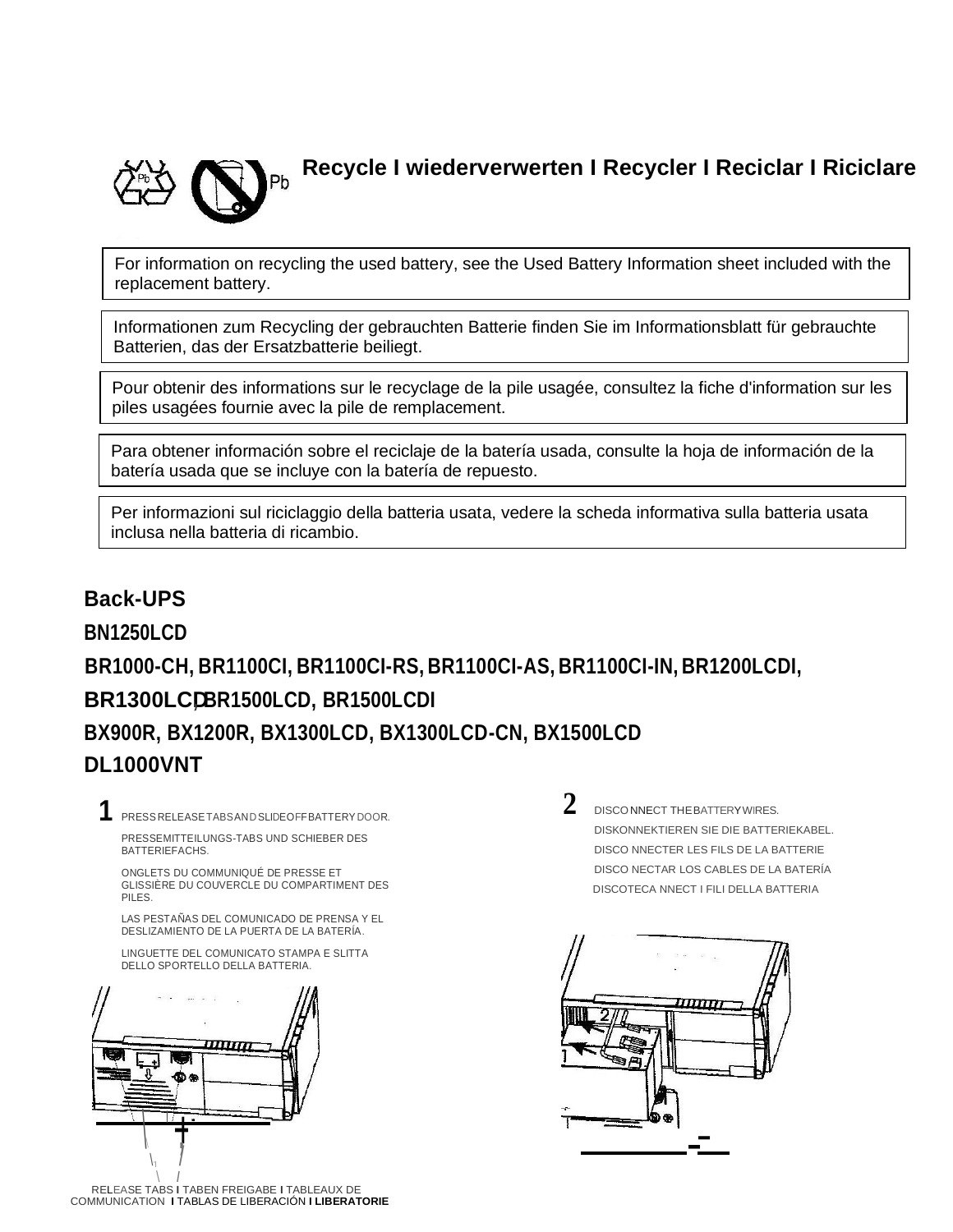- 
- **3** REPLACE THE NEW BATTERY AND CONNECT THE WIRES,

ERSETZEN SIE DIE NEUE BATTERIE UND SCHLIEßEN SIE DIE KABEL AN

REMPLACER LA NOUVELLE BATTERIE ET CONNECTER LES FILS

REEMPLAZAR LA NUEVA BATERÍA Y CONECTAR LOS CABLES

SOSTITUIRE LA NUOVA BATTERIA E COLLEGARE I FILI



**4** CLOSE THE BATTERY DOOR SCHLIEßEN SIE DAS BATTERIEFACH FERMER LE COUVERCLE DE LA BATTERIE CERRAR LA PUERTA DE LA BATERÍA CHIUDERE LO SPORTELLO DELLA BATTERIA



# **Back-UPS BK 200/500 Back-UPS Pro**









# **Smart-UPS SU280/420 Back-UPS Pro USB 350/500/650**



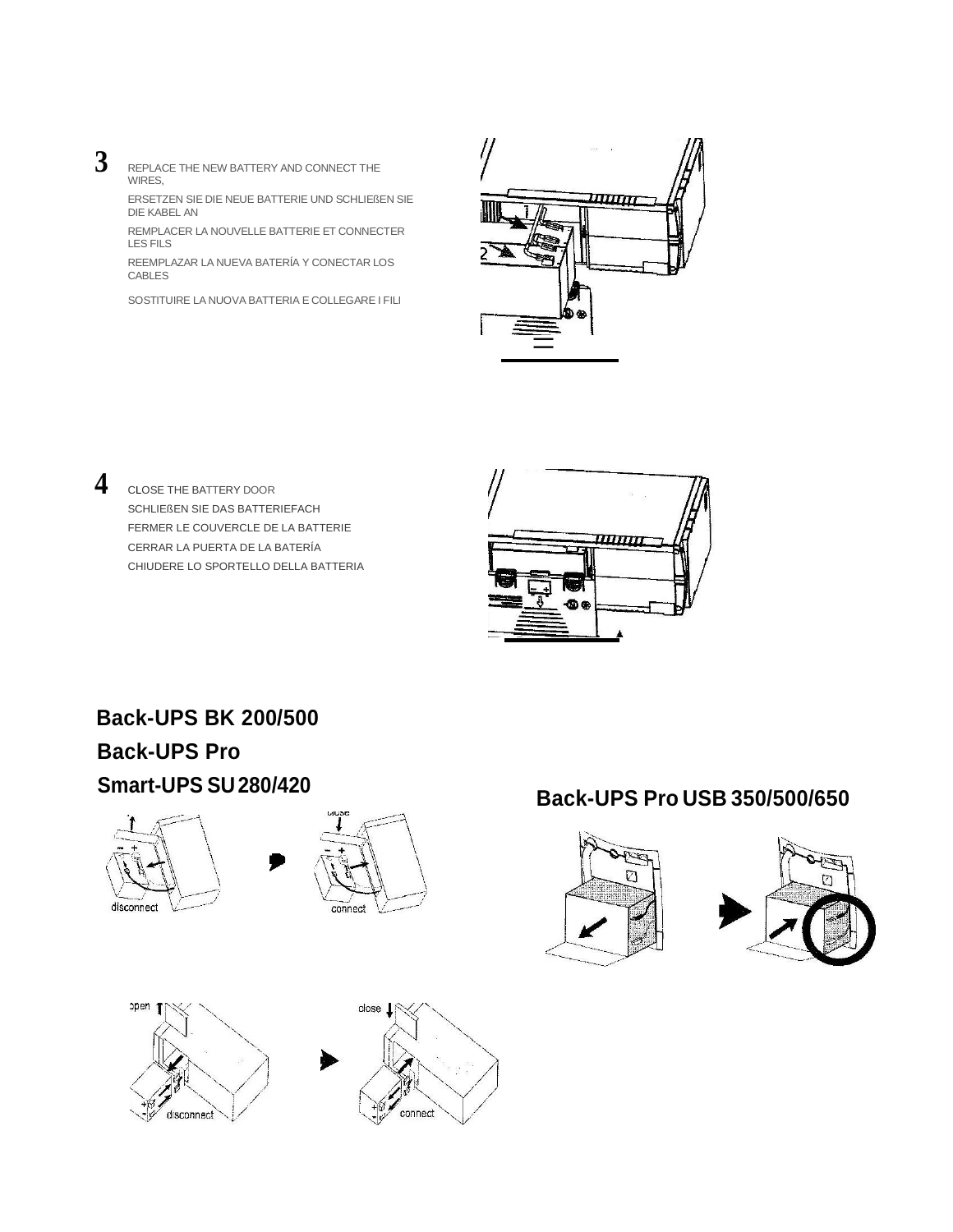#### Back-UPS Office 250/500



**Back-UPS 1000/1400** 



## **Back-UPS ES350/ES500**



- \* Disconnect wires, replace with new battery and reconnect wires.
- \* Drähte abklemmen, durch neue Batterie ersetzen und Drähte wieder anschließen.
- \* Débranchez les fils, remplacez-les par une nouvelle batterie et rebranchez les fils.
- \* Desconecte los cables, reemplácelos por una nueva batería y vuelva a conectar los cables.
- \* Scollegare i fili, sostituirli con una nuova batteria e ricollegare i fili.





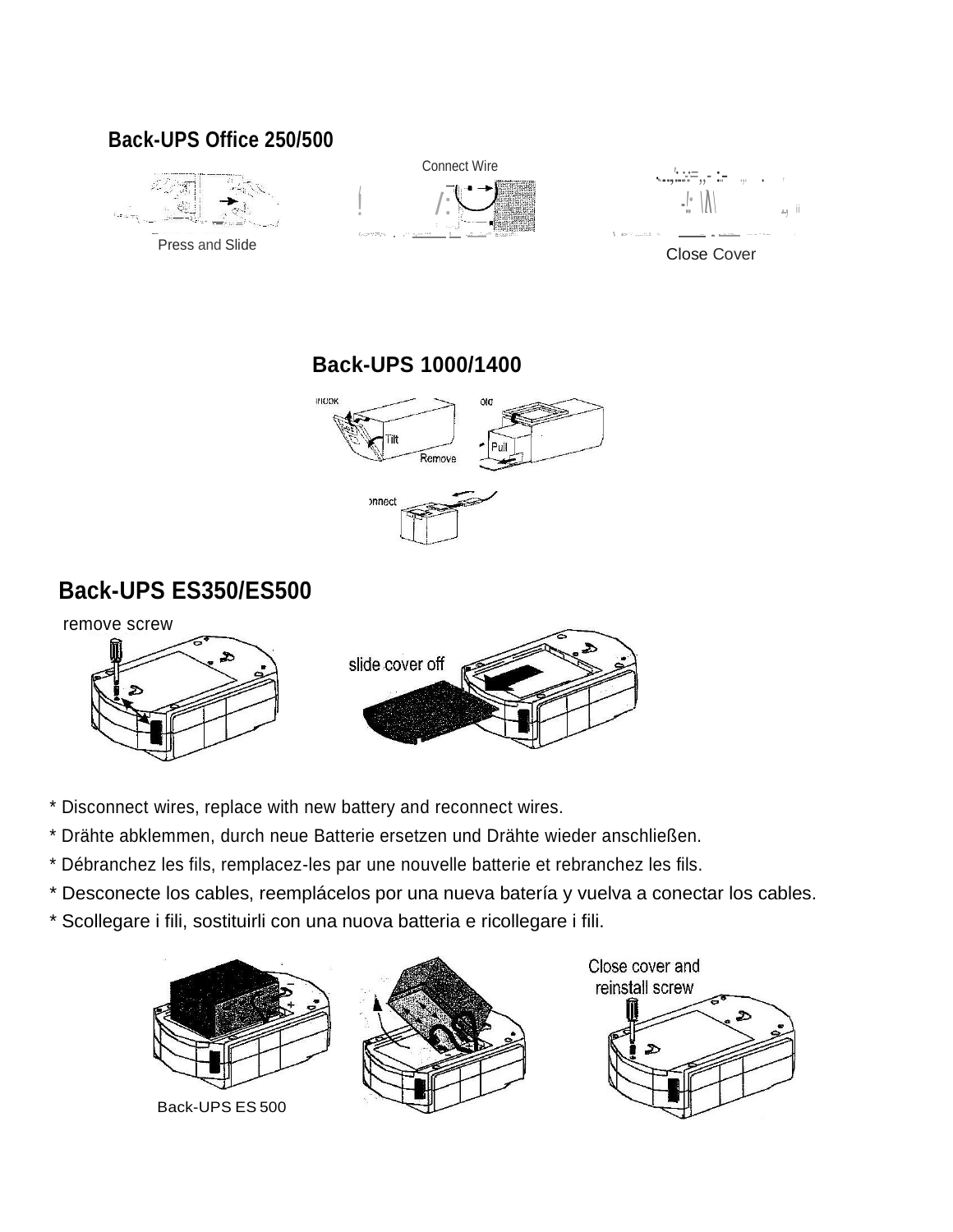# **Back-UPSES350/450/550/650/725/750(120V) Back-UPS ES400/550/700 (230V)**

| Pressreleasetabsand       | Disconnect wires, replace with new battery and         |                       |
|---------------------------|--------------------------------------------------------|-----------------------|
| slid off cover            | reconnect wires                                        | Close cover           |
| Registerkarten für        | Drähte abklemmen, durch neue Batterie ersetzen und     |                       |
| Pressemitteilungen und    | Drähte wieder anklemmen                                | Deckel schließen      |
| Schiebeabdeckung          |                                                        |                       |
| Onglets des               | Débranchez les fils, remplacez-les par une nouvelle    |                       |
| communiqués de presse     | batterie et rebranchez les fils                        | Fermer le couvercle   |
| et couverture coulissante |                                                        |                       |
| Pestañas de comunicado    | Desconecte los cables, reemplácelos por una nueva      |                       |
| de prensa y tapa          | batería y vuelva a conectar los cables                 | Cierra la cubierta    |
| deslizante                |                                                        |                       |
| Premere le linguette del  | Scollegare i fili, sostituire con una nuova batteria e |                       |
| comunicato stampa e far   | ricollegare i fili                                     | Chiudere il coperchio |
| scorrere il coperchio     |                                                        |                       |





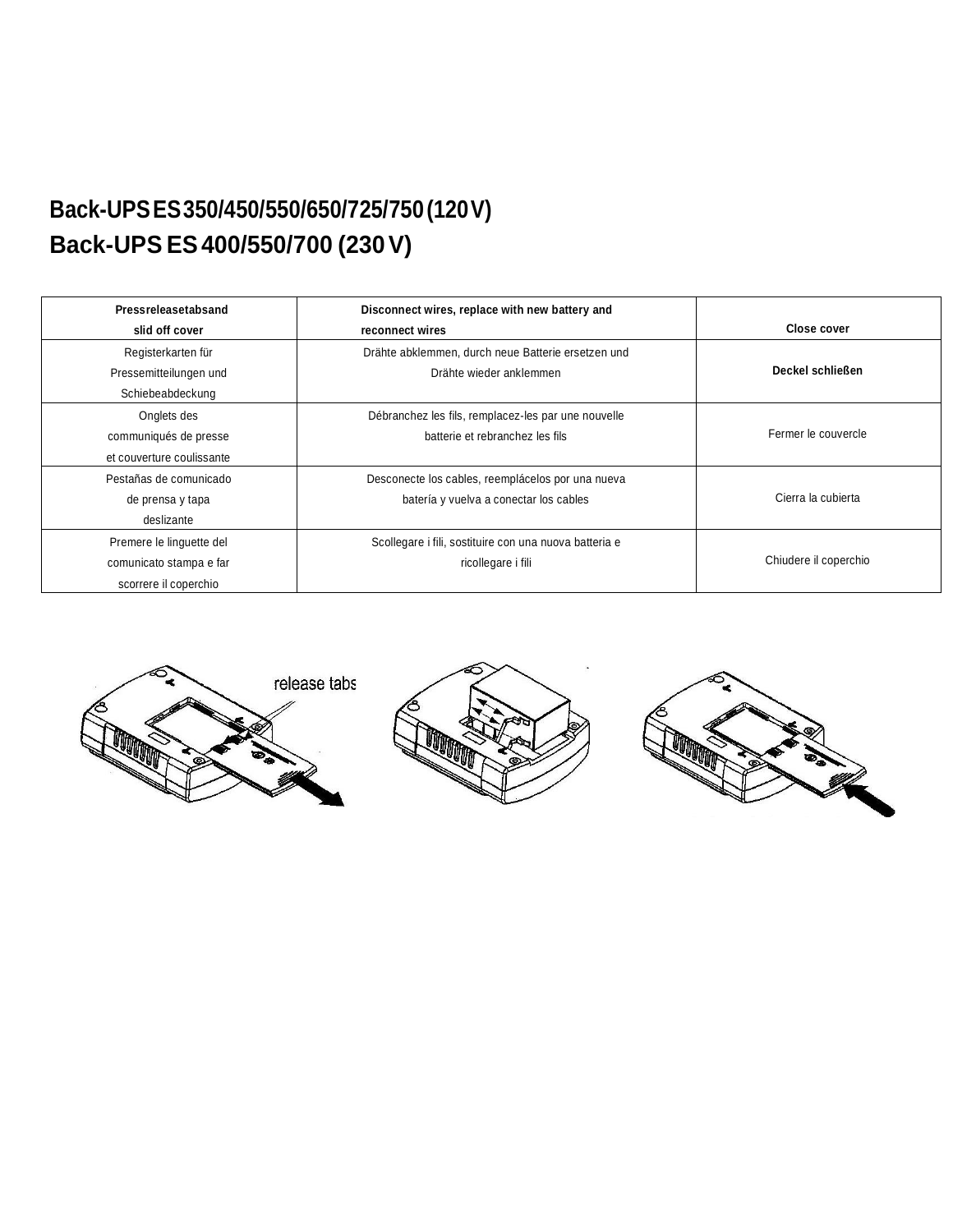#### **Smart-UPS Rack-mount (5.25-inch models)**



#### **Smart-UPS Rack-mount XL Battery Packs**